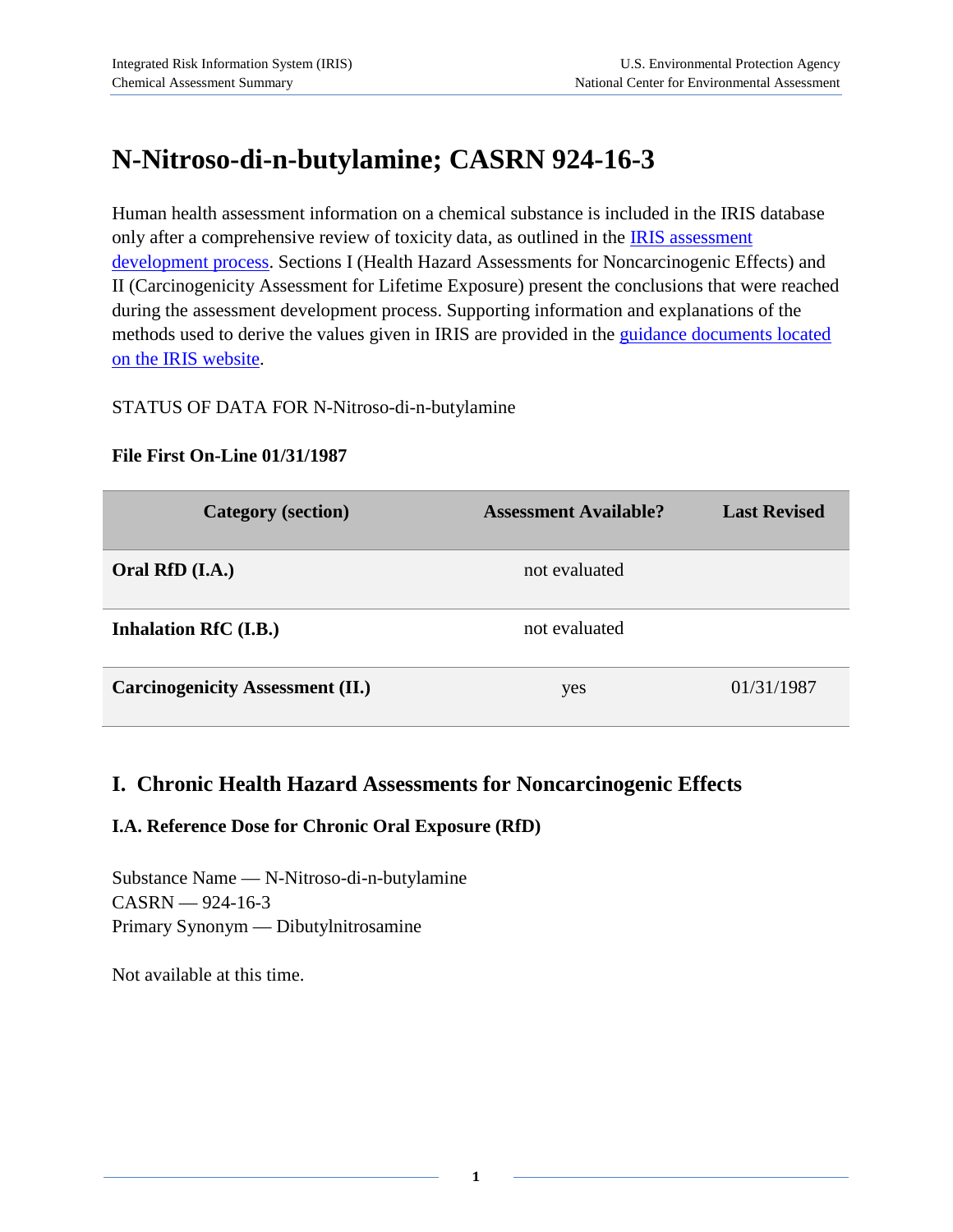# **I.B. Reference Concentration for Chronic Inhalation Exposure (RfC)**

Substance Name — N-Nitroso-di-n-butylamine  $CASRN = 924-16-3$ Primary Synonym — Dibutylnitrosamine

Not available at this time.

# **II. Carcinogenicity Assessment for Lifetime Exposure**

Substance Name — N-Nitroso-di-n-butylamine  $CASRN = 924-16-3$ Primary Synonym — Dibutylnitrosamine Last Revised — 01/31/1987

Section II provides information on three aspects of the carcinogenic assessment for the substance in question; the weight-of-evidence judgment of the likelihood that the substance is a human carcinogen, and quantitative estimates of risk from oral exposure and from inhalation exposure. The quantitative risk estimates are presented in three ways. The slope factor is the result of application of a low-dose extrapolation procedure and is presented as the risk per (mg/kg)/day. The unit risk is the quantitative estimate in terms of either risk per ug/L drinking water or risk per ug/cu.m air breathed. The third form in which risk is presented is a drinking water or air concentration providing cancer risks of 1 in 10,000, 1 in 100,000 or 1 in 1,000,000. The rationale and methods used to develop the carcinogenicity information in IRIS are described in The Risk Assessment Guidelines of 1986 (EPA/600/8-87/045) and in the IRIS Background Document. IRIS summaries developed since the publication of EPA's more recent Proposed Guidelines for Carcinogen Risk Assessment also utilize those Guidelines where indicated (Federal Register 61(79):17960-18011, April 23, 1996). Users are referred to Section I of this IRIS file for information on long-term toxic effects other than carcinogenicity.

## **II.A. Evidence for Human Carcinogenicity**

## **II.A.1. Weight-of-Evidence Characterization**

Classification — B2; probable human carcinogen

Basis — Increased incidences of several tumor types in rats, mice, and hamsters exposed by various routes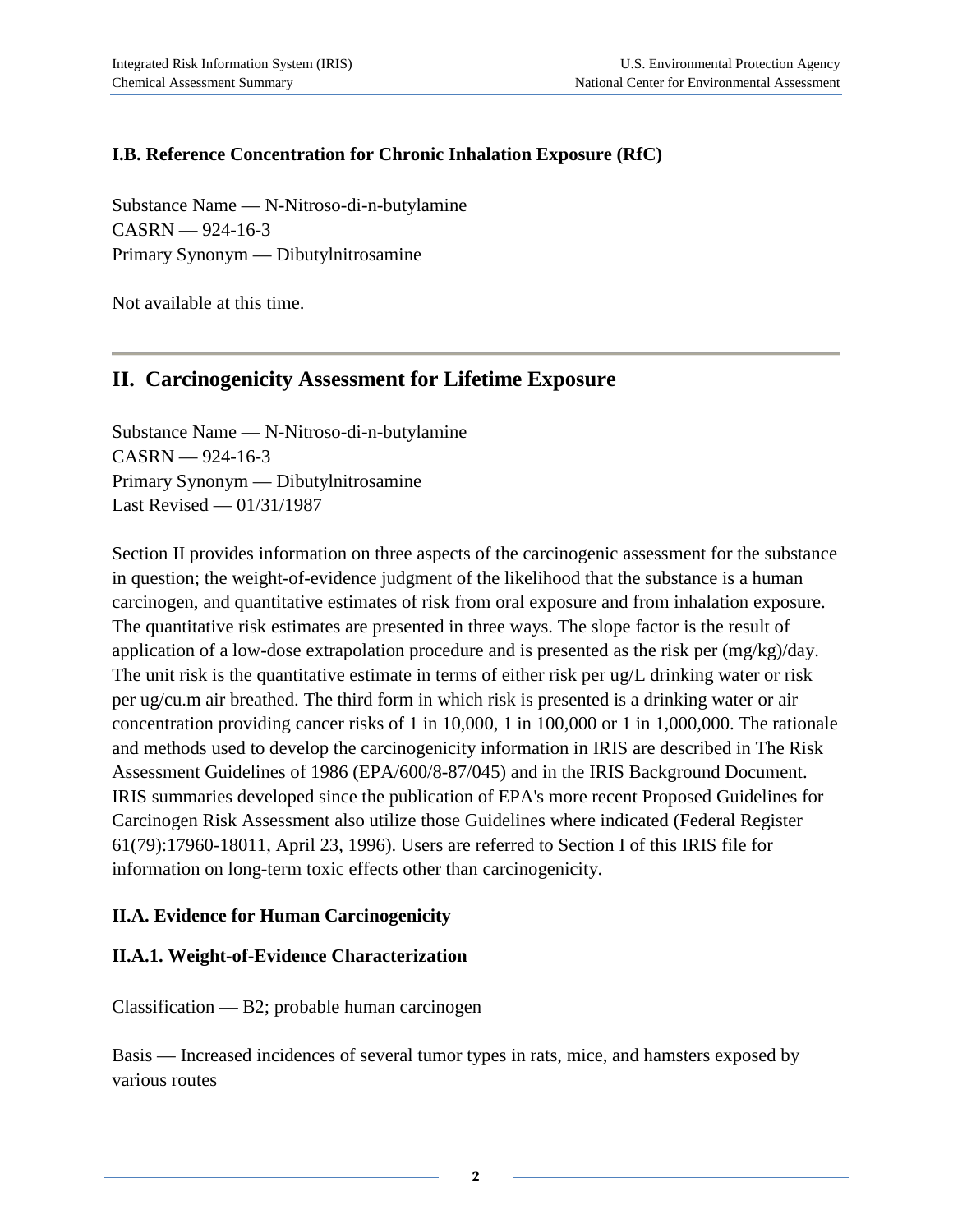# **II.A.2. Human Carcinogenicity Data**

Human exposure to nitrosamines results from contact with mixtures containing these compounds (e.g., cutting oils, tobacco products). Because of potential confounding by the other substances in these mixtures, data from human exposure is of limited use in the evaluation of carcinogenicity of individual nitrosamines.

# **II.A.3. Animal Carcinogenicity Data**

There is a large database on the carcinogenicity of nitrosamines, most of which pertains to structure-activity relationships rather than to dose- response. Druckrey reported dibutylnitrosamine produced bladder rather than liver tumors in rats treated by s.c. injection. Dibutylnitrosamine also induces carcinoma of the bladder, lung, and trachea in Syrian hamsters and stomach carcinomas in Chinese hamsters treated by gavage. Liver tumors, lung adenomas, and forestomach carcinomas were observed in male CR mice fed this compound in the diet.

Druckrey et al. (1967) treated BD rats with dibutylnitrosamine in dietary concentrations providing doses of 10, 20, 37, or 75 mg/kg bw/day. Treatment was presumably lifetime. No control data were reported. All four of the surviving high-dose animals developed liver tumors as well as 13/16, 4/10, and 2/10 in the 37, 20, and 10 mg/kg bw/day groups. Esophageal tumors and bladder tumors were also observed in the lower dose groups. Average time-to-tumor was treatment dose-dependent.

Bertram and Craig (1970) exposed 50 each male and female C57Bl6 mice to either 60 mg or 240 mg dibutylnitrosamine/L in drinking water. The treatment solution was replaced by water for 50% of all animals in the high-dose group, as these animals showed hematuria. The remainder of the high-dose animals and all low-dose animals were maintained on the treatment solutions until they became moribund or died. Squamous-cell carcinomas of the bladder were found in 44/90 high-dose mice and 19/89 low-dose mice; they predominated in the males. Carcinomas and papillomas of the esophagus were also found.

# **II.A.4. Supporting Data for Carcinogenicity**

Dibutylnitrosamine is mutagenic for E. coli and S. typhimurium and causes mitotic recombination in S. cerevisiae, recessive lethal mutations in D. melanogaster and chromosome aberrations in mammalian cells. Positive responses are dependent upon the presence of mammalian metabolic enzymes (Montesano and Bartsch, 1976).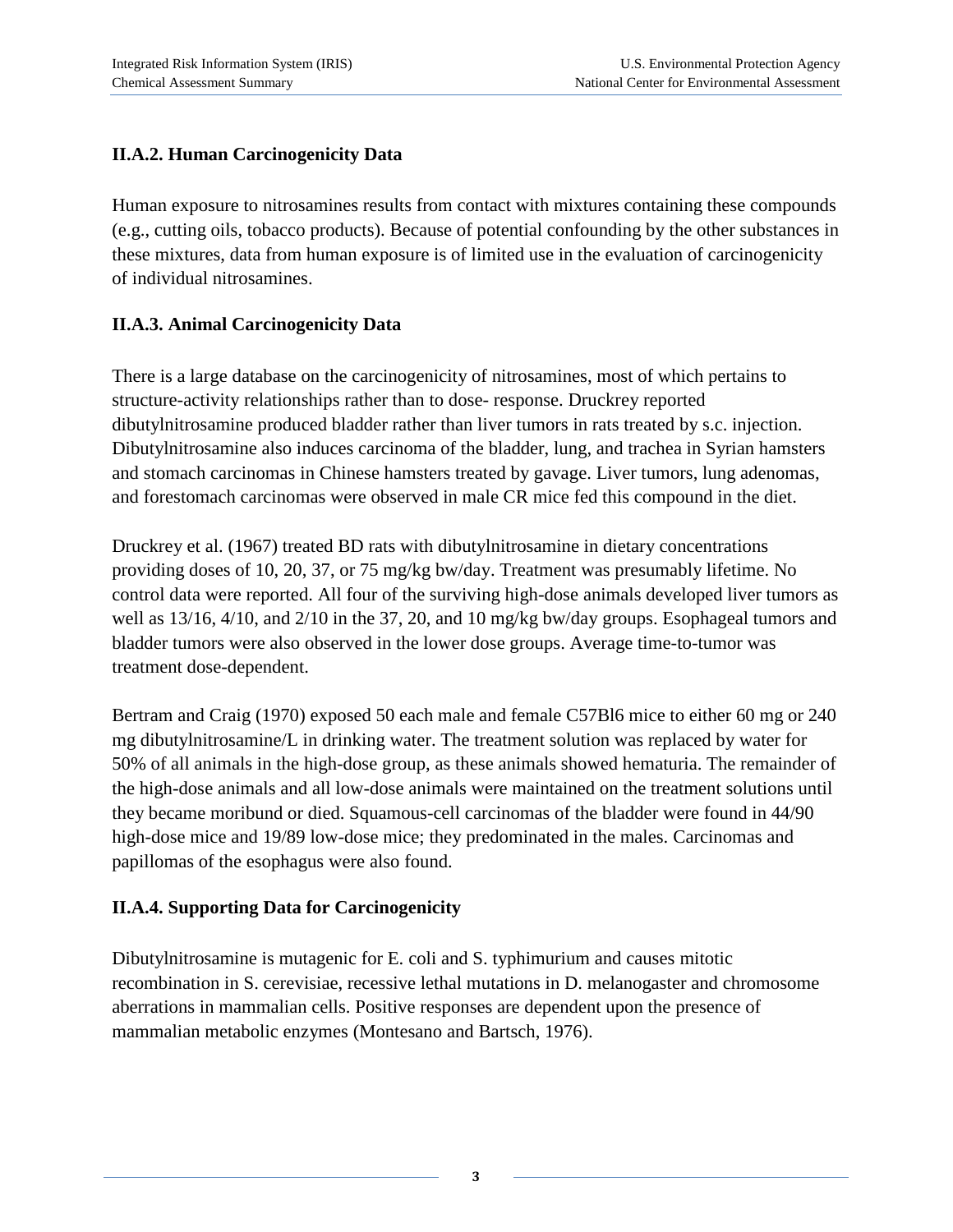# **II.B. Quantitative Estimate of Carcinogenic Risk from Oral Exposure**

#### **II.B.1. Summary of Risk Estimates**

Oral Slope Factor — 5.4E+0 per (mg/kg)/day

Drinking Water Unit Risk — 1.6E-4 per (ug/L)

Extrapolation Method — Linearized multistage procedure, extra risk

Drinking Water Concentrations at Specified Risk Levels:

| <b>Risk Level</b>      | <b>Concentration</b> |  |
|------------------------|----------------------|--|
| $E-4$ (1 in 10,000)    | $6E-1$ ug/L          |  |
| $E-5$ (1 in 100,000)   | $6E-2$ ug/L          |  |
| $E-6$ (1 in 1,000,000) | $6E-3$ ug/L          |  |

#### **II.B.2. Dose-Response Data (Carcinogenicity, Oral Exposure)**

Tumor Type — bladder and esophagus tumors Test Animals — Mouse/C57Bl6, males Route — drinking water Reference — Bertram and Craig, 1970

| <b>Administered Dose (mg/L)</b> | <b>Tumor Incidence</b> |
|---------------------------------|------------------------|
| 0                               | not reported           |
| 60                              | 46/47                  |
| 240                             | 45/45                  |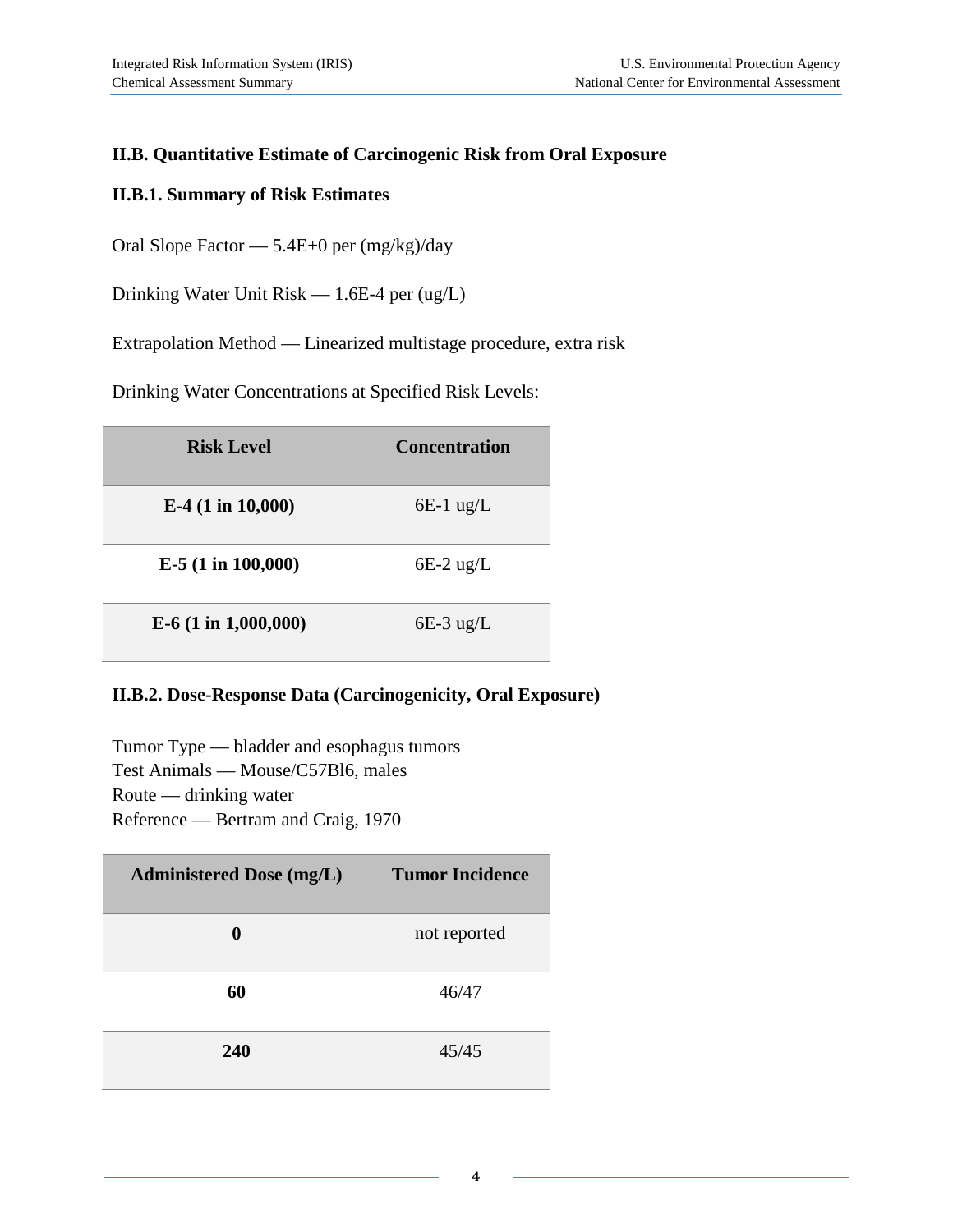# **II.B.3. Additional Comments (Carcinogenicity, Oral Exposure)**

Water consumption reported by the authors indicates that males received doses of 7.6 and 29.1 mg/kg/day. Specific tumor incidences were not reported for control animals. The authors stated that this strain has a very low spontaneous tumor incidence. A slope factor of 1.2 per (mg/kg)/day for dibutylnitrosamine was calculated from the data of Druckrey et al. (1967). The unit risk should not be used if the water concentration exceeds 60 ug/L, since above this concentration the unit risk may not be appropriate.

## **II.B.4. Discussion of Confidence (Carcinogenicity, Oral Exposure)**

Although adequate numbers of animals were treated for their lifetime, control data were not reported. The risk estimate above is supported by an independent study (Druckrey et al., 1967); a slope factor of 1.9 per (mg/kg)/day was derived from these data using a one-hit model.

# **II.C. Quantitative Estimate of Carcinogenic Risk from Inhalation Exposure**

## **II.C.1. Summary of Risk Estimates**

Inhalation Unit  $Risk - 1.6E-3$  per (ug/cu.m)

Extrapolation Method — Linearized multistage procedure, extra risk

Air Concentrations at Specified Risk Levels:

| <b>Risk Level</b>      | <b>Concentration</b> |  |
|------------------------|----------------------|--|
| E-4 $(1 in 10,000)$    | $6E-2$ ug/cu.m       |  |
| $E-5$ (1 in 100,000)   | $6E-3$ ug/cu.m       |  |
| $E-6$ (1 in 1,000,000) | $6E-4$ ug/cu.m       |  |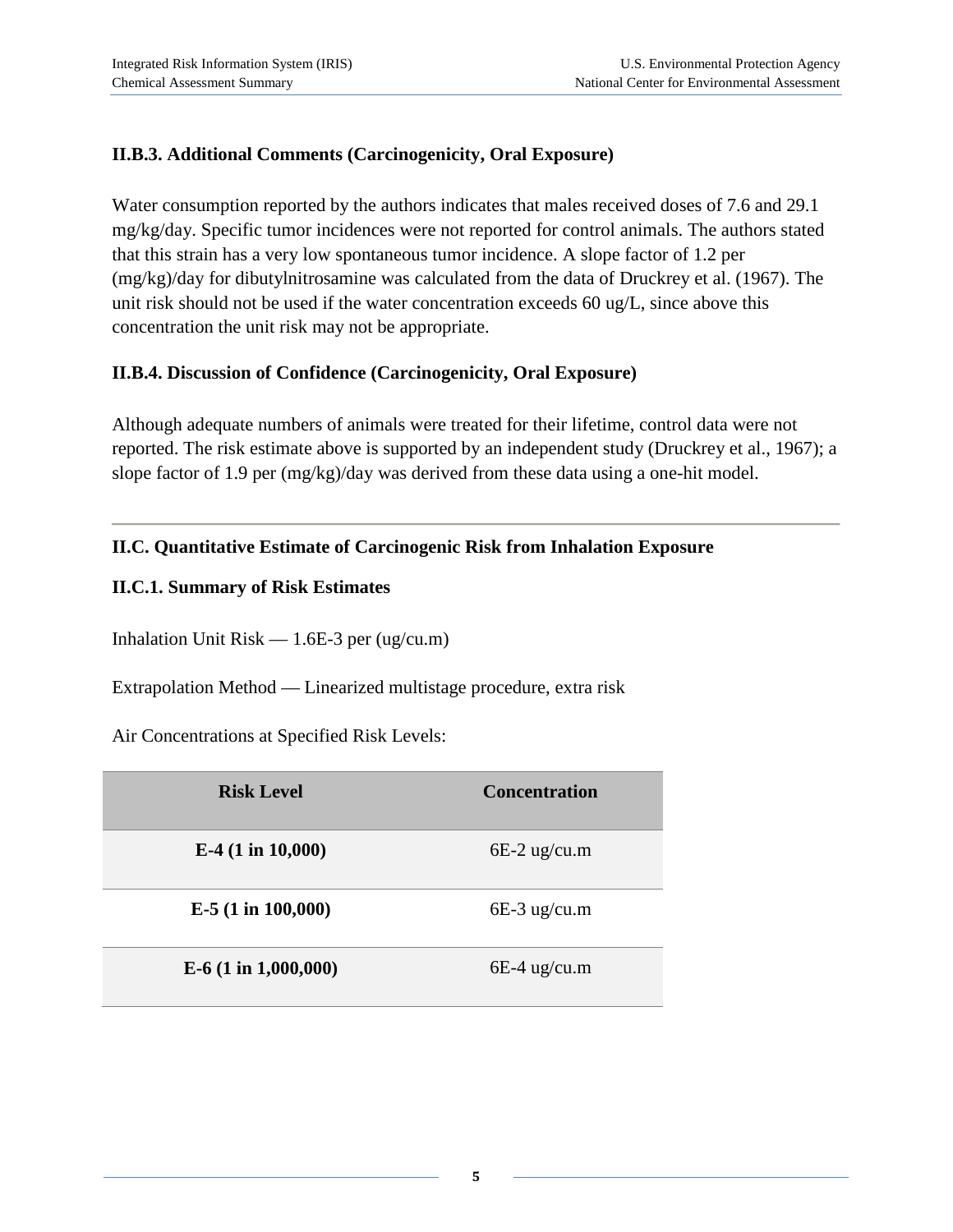# **II.C.2. Dose-Response Data for Carcinogenicity, Inhalation Exposure**

The inhalation risk estimates were calculated from the oral exposure data in II.B.2.

#### **II.C.3. Additional Comments (Carcinogenicity, Inhalation Exposure)**

The unit risk should not be used if air concentrations exceed 6 ug/cu.m, since above this concentration the unit risk may not be appropriate.

#### **II.C.4. Discussion of Confidence (Carcinogenicity, Inhalation Exposure)**

See II.B.4.

#### **II.D. EPA Documentation, Review, and Contacts (Carcinogenicity Assessment)**

#### **II.D.1. EPA Documentation**

Source Document — U.S. EPA, 1980

The values in the Ambient Water Quality Criteria Document for Nitrosamines (1980) received extensive peer and public review.

## **II.D.2. EPA Review (Carcinogenicity Assessment)**

Agency Work Group Review — 07/23/1986, 08/13/1986, 10/29/1986

Verification Date — 10/29/1986

Screening-Level Literature Review Findings — A screening-level review conducted by an EPA contractor of the more recent toxicology literature pertinent to the cancer assessment for N-Nitroso-di-n-butylamine conducted in August 2003 did not identify any critical new studies. IRIS users who know of important new studies may provide that information to the IRIS Hotline at [hotline.iris@epa.gov](mailto:hotline.iris@epa.gov) or 202-566-1676.

## **II.D.3. EPA Contacts (Carcinogenicity Assessment)**

Please contact the IRIS Hotline for all questions concerning this assessment or IRIS, in general, at (202)566-1676 (phone), (202)566-1749 (FAX) or [hotline.iris@epa.gov](mailto:hotline.iris@epa.gov) (internet address).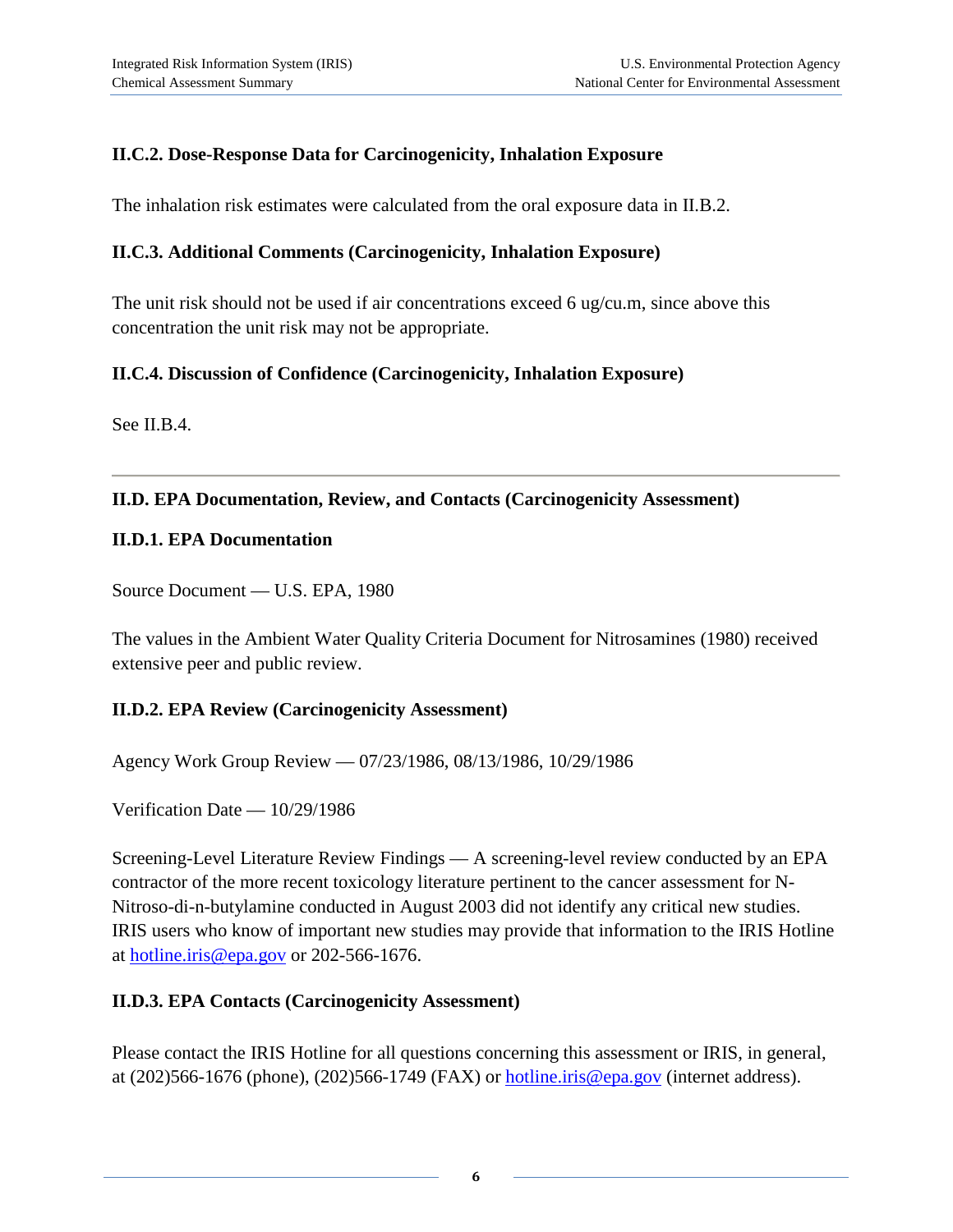# **III. [reserved] IV. [reserved] V. [reserved]**

# **VI. Bibliography**

Substance Name — N-Nitroso-di-n-butylamine CASRN — 924-16-3 Primary Synonym — Dibutylnitrosamine

## **VI.A. Oral RfD References**

None

## **VI.B. Inhalation RfC References**

None

## **VI.C. Carcinogenicity Assessment References**

Bertram, J.S. and A.W. Craig. 1970. Induction of bladder tumours in mice with dibutylnitrosamine. Br. J. Cancer. 24: 352-359.

Druckrey, H., R. Preussmann, S. Ivankovic and D. Schmaehl. 1967. Organotropism and carcinogenic effects of 65 different N-nitroso compounds in BD-rats. Z. Kerbsforsch. 69(2): 103- 201. (Eng. trans.)

Montesano, R. and H. Bartsch. 1976. Mutagenic and carcinogenic N-Nitroso compounds: Possible environmental Hazards. Mutat. Res. 32: 179-228.

U.S. EPA 1980. Ambient Water Quality Criteria for Nitrosamines. Prepared by the Office of Health and Environmental Assessment, Environmental Criteria and Assessment Office, Cincinnati, OH for the Office of Water Regulations and Standards, Washington, DC. EPA 440/5- 80-064. NTIS PB 81-117756.